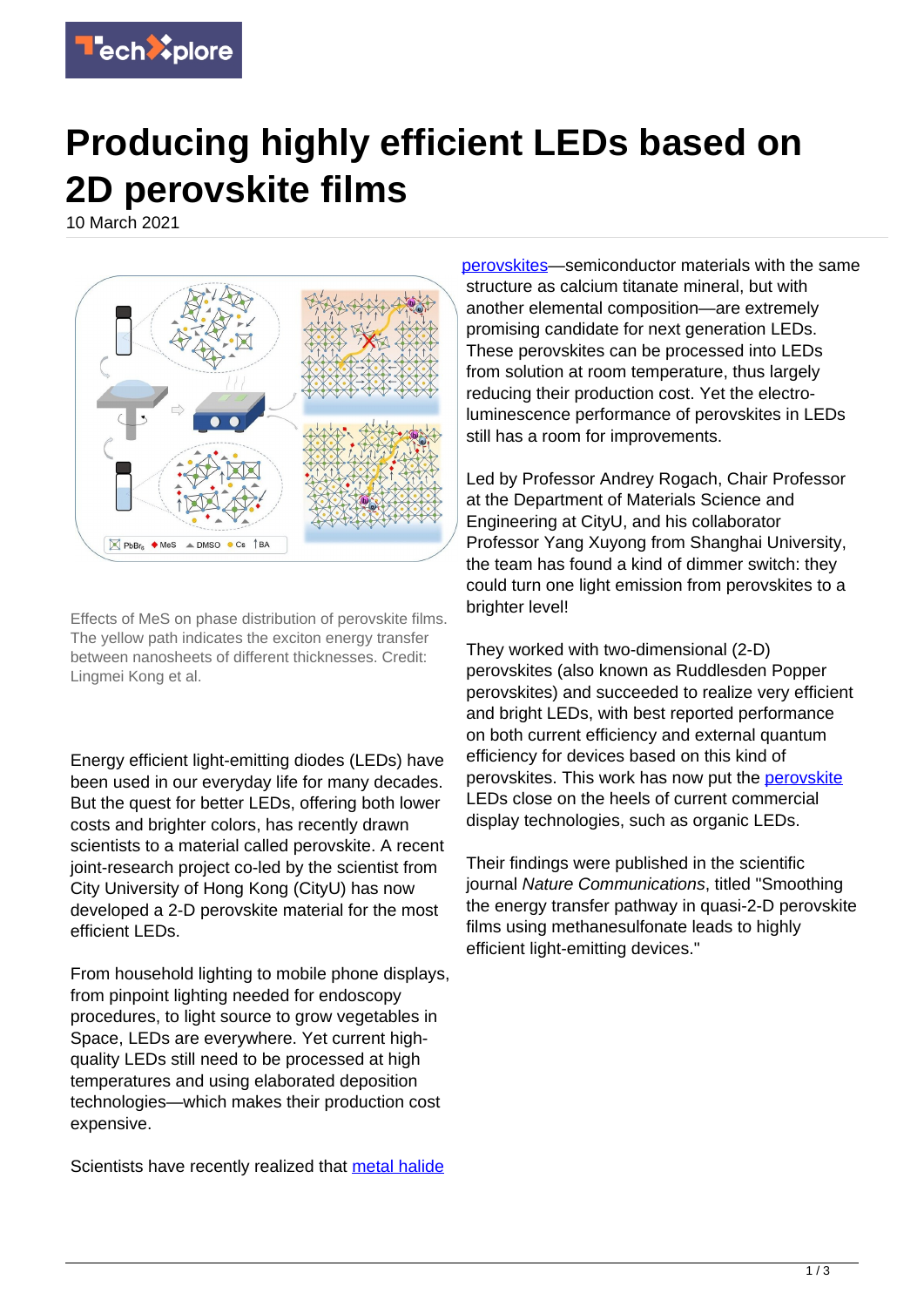



The structure and performance of 2D perovskite LEDs. Credit: Lingmei Kong et al.

The key to the powerful change lies in the addition of around 10% of a simple organic molecule called methanesulfonate (MeS).

In this study, the 2-D perovskites used by the team have a nanometre level thickness. The MeS reconstructs the structure of the 2-D perovskite nanosheets, while at the same time enhancing exciton energy transfer between sheets of different thicknesses. Both of these changes have greatly enhanced the electro-luminescence of the thicker, green-emitting perovskite sheets within the 2-D structure.

The MeS is also useful in reducing the number of defects in the 2-D perovskite structure. During the process of light production, where radiative recombination took place, part of the excitons that are required for the process will be "wasted" in the non-radiative recombination which produces no light. MeS reduces the number of uncoordinated  $Pb^{2+}$  cations, the cause for excitons to undergo the non[-radiative recombination](https://techxplore.com/tags/radiative+recombination/), making sure more excitons participating in light production.

The results of the research for producing better LEDs has been encouraging. Brightness of 13,400 candela/ $m^2$  at a low applied voltage of 5.5 V, and external quantum efficiency of 20.5% are recorded. This is close to the maximum that can be achieved by many existing LED technologies, and has almost doubled the external quantum efficiency level of 10.5% reported in their previous study two years

ago.

"My CityU team has built-up its expertise on perovskite materials to a very high level in a relatively short period of time, thanks to funding support from Senior Research Fellowship by the Croucher Foundation. And already we are seeing the benefit, especially in the outcomes detailed in this latest publication," said Professor Rogach.

"The high brightness, excellent color purity, and commercial grade operating efficiency that has been achieved marks 2-D perovskites as an extremely attractive materials for future commercial LEDs, and potentially also display technology. It's a tangible outcome from both fundamental and applied research into novel nano-scale materials" he adds.

 **More information:** Lingmei Kong et al. Smoothing the energy transfer pathway in quasi-2D perovskite films using methanesulfonate leads to highly efficient light-emitting devices, Nature Communications (2021). [DOI:](http://dx.doi.org/10.1038/s41467-021-21522-8) [10.1038/s41467-021-21522-8](http://dx.doi.org/10.1038/s41467-021-21522-8)

Provided by City University of Hong Kong